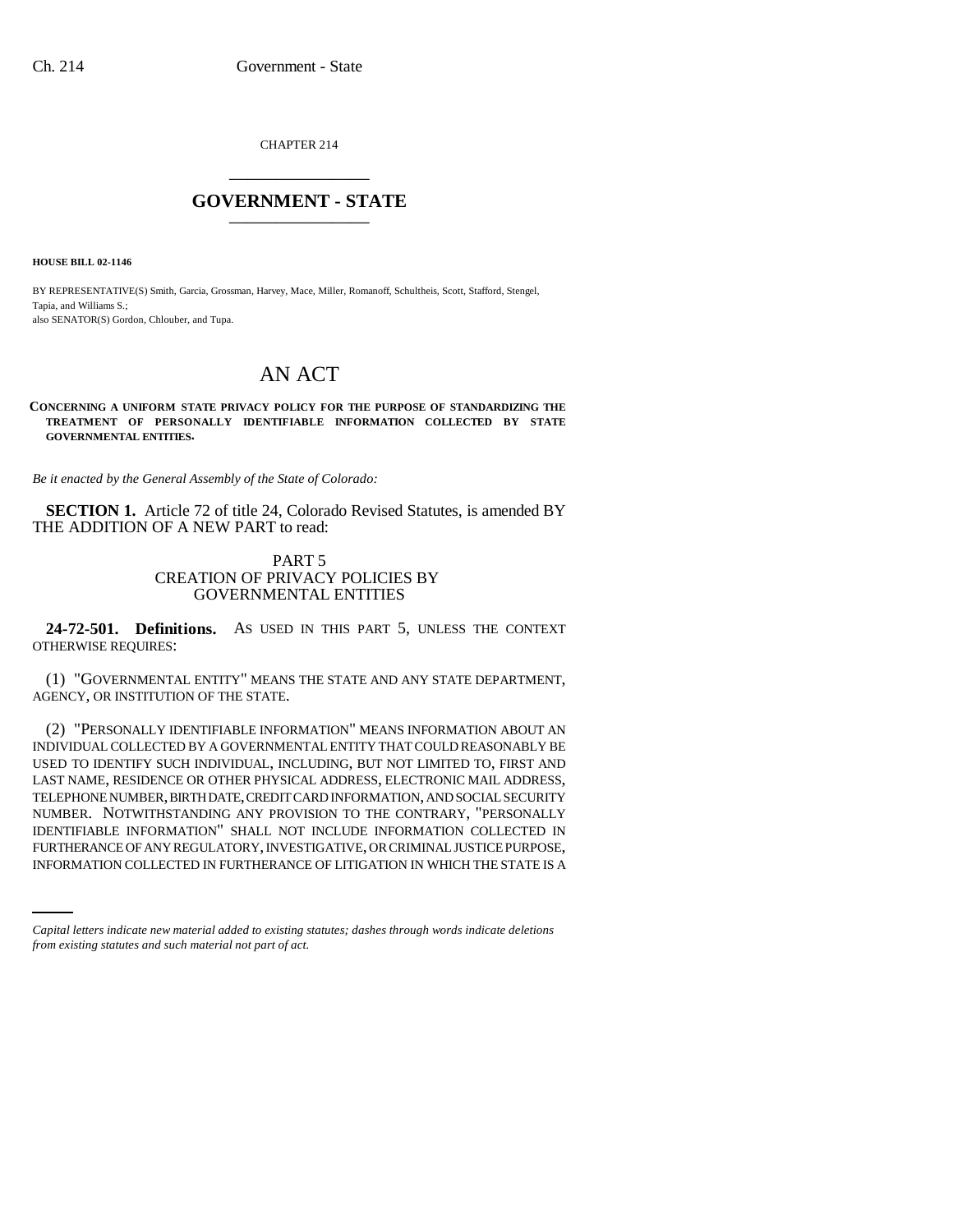PARTY, OR INFORMATION THAT IS REQUIRED TO BE COLLECTED PURSUANT TO ANY STATE OR FEDERAL STATUTE OR REGULATION.

**24-72-502. Creation of a privacy policy for governmental entities.** (1) EACH GOVERNMENTAL ENTITY OF THE STATE SHALL CREATE A PRIVACY POLICY FOR THE PURPOSE OF STANDARDIZING WITHIN SUCH GOVERNMENTAL ENTITY THE COLLECTION, STORAGE, TRANSFER, AND USE OF PERSONALLY IDENTIFIABLE INFORMATION BY SUCH GOVERNMENTAL ENTITY. THE POLICY OF EACH GOVERNMENTAL ENTITY SHALL ADDRESS, BUT SHALL NOT BE LIMITED TO, THE FOLLOWING:

(a) A GENERAL STATEMENT DECLARING SUPPORT FOR THE PROTECTION OF INDIVIDUAL PRIVACY;

(b) A PROVISION FOR THE MINIMIZATION OF THE COLLECTION OF PERSONALLY IDENTIFIABLE INFORMATION TO THE LEAST AMOUNT OF INFORMATION REQUIRED TO COMPLETE A PARTICULAR TRANSACTION;

(c) CLEAR NOTICE OF THE APPLICABILITY OF THE STATE OPEN RECORDS ACT PURSUANT TO PART 2 OF THIS ARTICLE;

(d) A METHOD FOR FEEDBACK FROM THE PUBLIC ON COMPLIANCE WITH THE PRIVACY POLICY; AND

(e) A STATEMENT THAT THE POLICY EXTENDS TO THE COLLECTION OF ALL PERSONALLY IDENTIFIABLE INFORMATION, REGARDLESS OF THE SOURCE OR MEDIUM.

(2) (a) ANY GOVERNMENTAL ENTITY THAT OPERATES A WORLD WIDE WEB SITE AS OF THE EFFECTIVE DATE OF THIS PART 5 SHALL ESTABLISH AND PUBLISH ON ITS WEB SITE A PRIVACY POLICY PURSUANT TO THIS PART 5 NO LATER THAN JULY 1, 2003.

(b) ANY GOVERNMENTAL ENTITY THAT DOES NOT OPERATE A WORLD WIDE WEB SITE AS OF THE EFFECTIVE DATE OF THIS PART 5 AND BEGINS OPERATION OF A WEB SITE BEFORE JULY 1, 2003, SHALL ESTABLISH AND PUBLISH ON ITS WEB SITE A PRIVACY POLICY PURSUANT TO THIS PART 5 BY JULY 1, 2003.

(c) IN NO EVENT SHALL A GOVERNMENTAL ENTITY BE PERMITTED TO OPERATE A WORLD WIDE WEB SITE AFTER JULY 1,2003, WITHOUT FIRST ESTABLISHING A PRIVACY POLICY PURSUANT TO THIS PART 5. THE PRIVACY POLICY SHALL BE PUBLISHED ON SUCH GOVERNMENTAL ENTITY'S WEB SITE AS OF THE FIRST DAY OF OPERATION OF SUCH WEB SITE.

(3) NOTHING IN THIS SECTION SHALL BE CONSTRUED TO CREATE A PRIVATE CAUSE OF ACTION BASED ON ALLEGED VIOLATIONS OF THIS SECTION.

**SECTION 2. Effective date.** This act shall take effect at 12:01 a.m. on the day following the expiration of the ninety-day period after final adjournment of the general assembly that is allowed for submitting a referendum petition pursuant to article V, section 1 (3) of the state constitution; except that, if a referendum petition